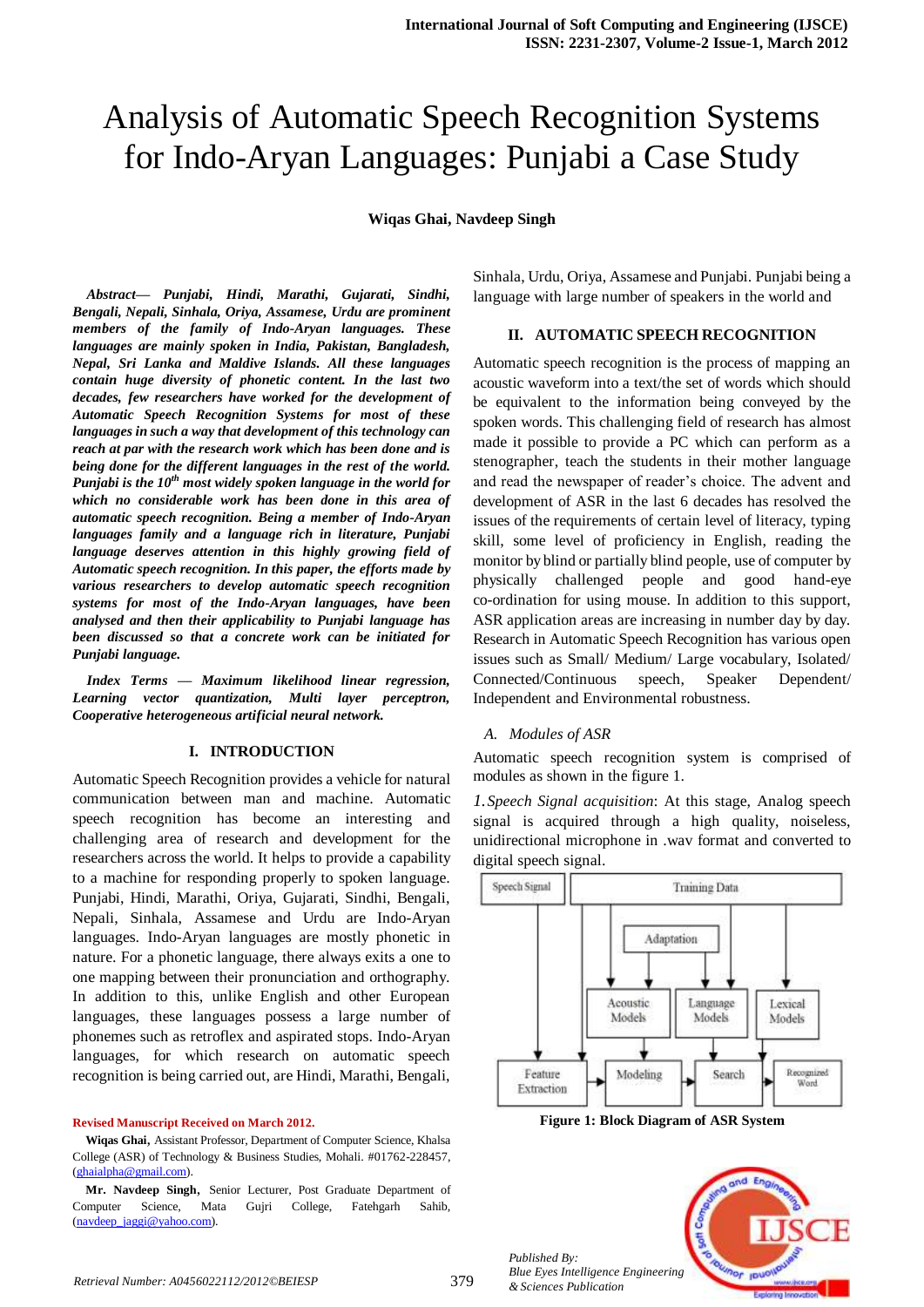*2.Feature Extraction*: Feature extraction is a very important phase of ASR development during which a parsimonious sequence of feature vectors is computed so as to provide a compact representation of the given input signal. Speech analysis of the speech signal acts as first stage of Feature extraction process where raw features describing the envelope of power spectrum are generated. An extended feature vector composed of static and dynamic features is compiled in the second stage. Finally this feature vector is transformed into more compact and robust vector*.* Feature extraction, using MFCC, is the famous technique used for feature extraction (Figure 2).



**Figure 2: Block Diagram of Feature Extraction**

*3.Acoustic Modelling*: Acoustic models are developed to link the observed features of the speech signals with the expected phonetics of the hypothesis word/sentence. For generating mapping between the basic speech units such as phones, tri-phones & syllables, a rigorous training is carried. During training, a pattern representative for the features of a class using one or more patterns corresponding to speech sounds of the same class.

*4.Language & Lexical Modelling*: Word ambiguity is an aspect which has to be handled carefully and acoustic model alone can't handle it. For continuous speech, word boundaries are major issue. Language model is used to resolve both these issues. Generally ASR systems use the stochastic language models. These probabilities are to be trained from a corpus. Language accepts the various competitive hypotheses of words from the acoustic models and thereby generates a probability for each sequence of words. Lexical model provides the pronunciation of the words in the specified language and contains the mapping between words and phones. Generally a canonical pronunciation available in ordinary dictionaries is used. To handle the issue of variability, multiple pronunciation variants for each word are covered in the lexicon but with care. A G2P system- Grapheme to Phoneme system is applied to better the performance the ASR system by predicting the pronunciation of words which are not found in the training data.

*5.Model Adaptation*: The purpose of performing adaptation is to minimise the system's performance dependence on speaker's voice, microphones, transmission channel and acoustic environment so that the generalization capability of the system can be enhanced. Language model adaptation is focussed at how to select the model for specific domain. Adaptation process identifies the nature of domain and, thereby, selects the specified model.

*6.Recognition*: Recognition is a process where an unknown test pattern is compared with each sound class reference pattern and, thereby, a measure of similarity is computed. Two approaches are being used to match the patterns: First one is the Dynamic Time Warping based on the distance between the acoustic units and that of recognition. Second one is HMM based on the maximisation of the occurrence probability between training and recognition units. To train the HMM and thereby to achieve good performance, a large, phonetically rich and balanced database is needed.

# *B. Data Preparation*

*1. Building Text Corpus:* Text corpus means optimal set of textual words/sentences which will be recorded by the native speakers of a particular language. According to the domain specified for the ASR, the corresponding text is collected. Different context in which that text can be used, are also taken care of. Building a text corpus involves three steps: Text corpus collection, Grapheme to Phoneme Conversion, Optimal Text Selection.

*2. Building Speech Corpus:* With the help of Text Corpus, the recordings of selected words/sentences are done with the help of high quality microphones. During the development of speech corpus, information, which is generally noted down, is Personal Profile of Speakers, Technical details of microphone, Date and Time of Recording, Environmental conditions of recording. During the recording session, the parameters of the wave file to be set are: Sampling rate, Bit rate, Channel. Building Speech Corpus involves three steps: Selecting a speaker, Data Statistics, Transcription Correction.

*3. Transcription File:* A transcript file is required to represent what the speakers are saying in the audio file. It contains the dialogue of the speaker noted exactly in the same precise way as it has been recorded. There are two transcription files: one is meant for training the system and second one is meant for testing the system.

*4. Pronunciation Dictionary:* It is a language dictionary which contains mapping of each word to a sequence of sound units. The purpose of this file is to derive the sequence of sound units associated with each signal. The important point, which is to be taken care of while preparing this dictionary, the sound units must be contained in this dictionary, must be in ASCII.

*5. Language Model:* Language model is meant for providing the behaviour of the language. The language model describes the likelihood or the probability taken when a sequence or collection of words is seen. A language model is a probability distribution over the entire sentences/texts. The purpose of creating a language model is to narrow down the search space, constrain search and thereby to significantly improve recognition accuracy. Language model becomes very important when Continuous speech is considered. Speech recognizers seek the word sequence  $W_s$  which is most likely to be produced from acoustic evidence A as per the following formula:



*Retrieval Number: A0456022112/2012©BEIESP* 380

*Published By:*

*& Sciences Publication*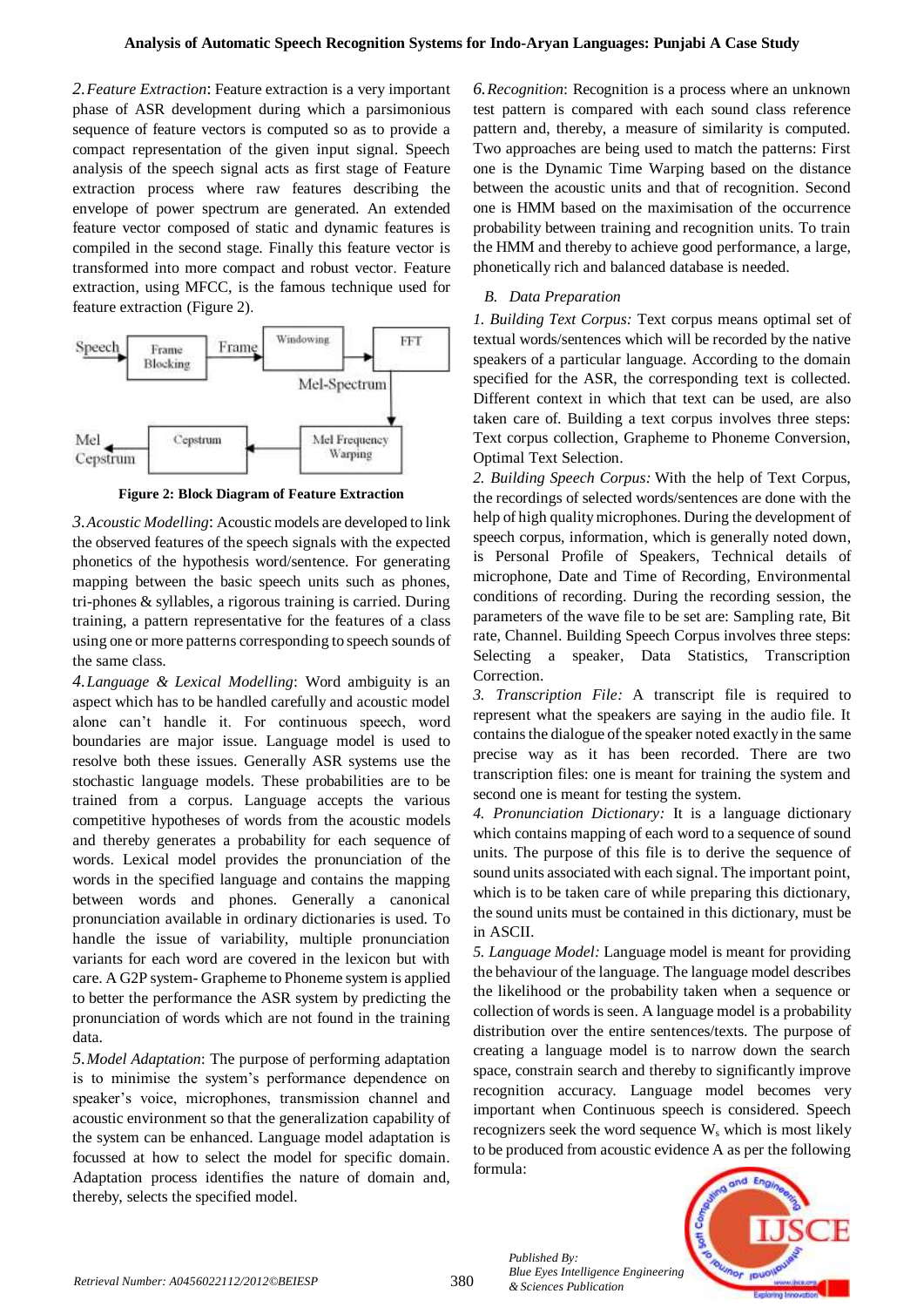## **P** (**W**<sub>**s**</sub> | **A**) =  $\max_{w} P$  (**W**|**A**) =  $\max_{w} P$  (**A**|**W**)  $P$  (**W**)/ $P$  (**A**)

Where P (A): Probability of acoustic evidence. Language Model assigns a probability estimate P (W) to word sequences  $W = \{W_1, W_2, \dots, W_n\}$ . These probabilities can be trained from a corpus. Perplexity is a parameter to evaluate language model. Suppose sentences in a test sample contains 2000 words and can be coded using 10000 bits then the perplexity of language model =  $2^{(10000/2000)}$ =32 per word. Language model with low perplexity helps LM to perform well for the speech recognition system thereby compressing the test sample.

*6. Filler Dictionary:* It refers to a dictionary which contains the mapping of non-speech sounds to non-speech sound units. e.g.  $\langle$ sil $\rangle$  SIL

#### *C. Performance Parameters*

Accuracy and Speed are the criterion for measuring the performance of an automatic speech recognition system which are described below:

#### *1. Accuracy Parameters*

*Word Error Rate* (WER): The WER is calculated by comparing the test set to the computer-generated document and then counting the number of substitutions (S), deletions (D), and insertions (I) and dividing by the total number of words in the test set.  $S + D + I$ 

Formula:  $WER =$ N

*Word Recognition Rate* **(**WRR): It is another parameter for determining accuracy.

Formula: WRR=1-WER

e. g. REF: Misunderstandings | usually | develop.

S1: Misunderstandings | using | develop.

The substitution error of the word *using* for the word *usually*  would be scored as one substitution error, as opposed to one error of deletion (*usually*) and one error of insertion (*using*). *Single Word Error Rate* (SWER) and *Command Success Rate* (CSR) are two more parameters to determine accuracy of a speech recognition system.

#### *2. Speed Parameter*

*Real Time Factor*is parameter to evaluate speed of automatic speech recognition.

Formula: P

RTF = ------------------

I

where P: Time taken to process an input Duration of input I

e. g. RTF= 3 when it takes 6 hours of computation time to process a recording of duration 2 hours. RTF  $\leq$  1 implies real time processing.

## *D. Performance Degradation*

Automatic speech recognition suffers degradation in recognition performance due to following inevitable factors:

- i. Prosodic and phonetic context
- ii. Speaking behaviour
- iii. Accent & Dialect
- iv. Transducer variability and distortions
- v. Adverse speaking conditions
- vi. Pronunciation
- vii. Transmission channel variability and distortions
- viii. Noisy acoustic environment
- ix. Vocabulary Size and domain

#### **III. INDO\_ARYAN ASRS**

## *A. Assamese Speech Recognition System*

Assamese, mainly spoken in Assam & Arunachal Pradesh, has official language of Assam state. It has derived its phonetic character set and behaviour from Sanskrit. It has 11 vowels and 41 consonants in its script. Assam is a semi-literate state and as a result, research in the area of Automatic speech recognition system and thereby the development of ASRs for public domain will surely help the people of this state. Total absence of any retroflex sounds, Extensive use of velar nasal /ή/ and Presence of voiceless velar fricative are the unique features of Assamese language. Sarma & Sarma [1] worked for the development of numeral speech recognition system for Assamese language. Gender and mood variations were given consideration during the recording speech signals of 10 numeral digits at 8 KHz in mono channel mode. For feature extraction, a hybrid feature set of Linear Predictive Code (LPC) and Principal Component Analysis (PCA) was extracted so as to identify and differentiate speech sounds, insensitive noise and other irrelevant factors. Learning Vector Quantization (LVQ) blocks in cooperative architecture, comprised of SOM – Self Organised Map and MLP – Multi Layer Perceptron, were used as classifiers. The purpose of this architecture was to minimise classification error, maximize prediction rate and tackle Assamese numeral speech input with mood, gender and recording condition variation. Success rate, for simple LVQ system and as well as for cooperative LVQ system, has been found to more than 95%. Training time with cooperative LVQ system has been found to be 1.5 times more than that with unitary LVQ system.

Sarma et al. [2] have proposed the design of an optimal feature extraction block and ANN based cooperative architecture CHANN. MLP acted as class mapper network. LPC coefficient was transformed to robust set of parameters i.e. Cepstral coefficient 20 because actual LPC show high variance. Since phoneme discriminating power of MLP deteriorates for consonants, so Recurrent Neural Network with one hidden layer and tan-sigmoid activation function was taken as classifier. Training of RNN was done with BPM – back propagation with momentum. To improve the training and testing time performance of RNN based ASR, cooperative heterogeneous ANN architecture was adopted. Several sets of noise corrupted test signals were created to determine the performance of filter structures and thereby making the ASR compatible with noisy environment. Taking noise free, noise mixed, stress free and stressed samples with gender specific recognition, performance of CHANN block was better than singular RNN block.

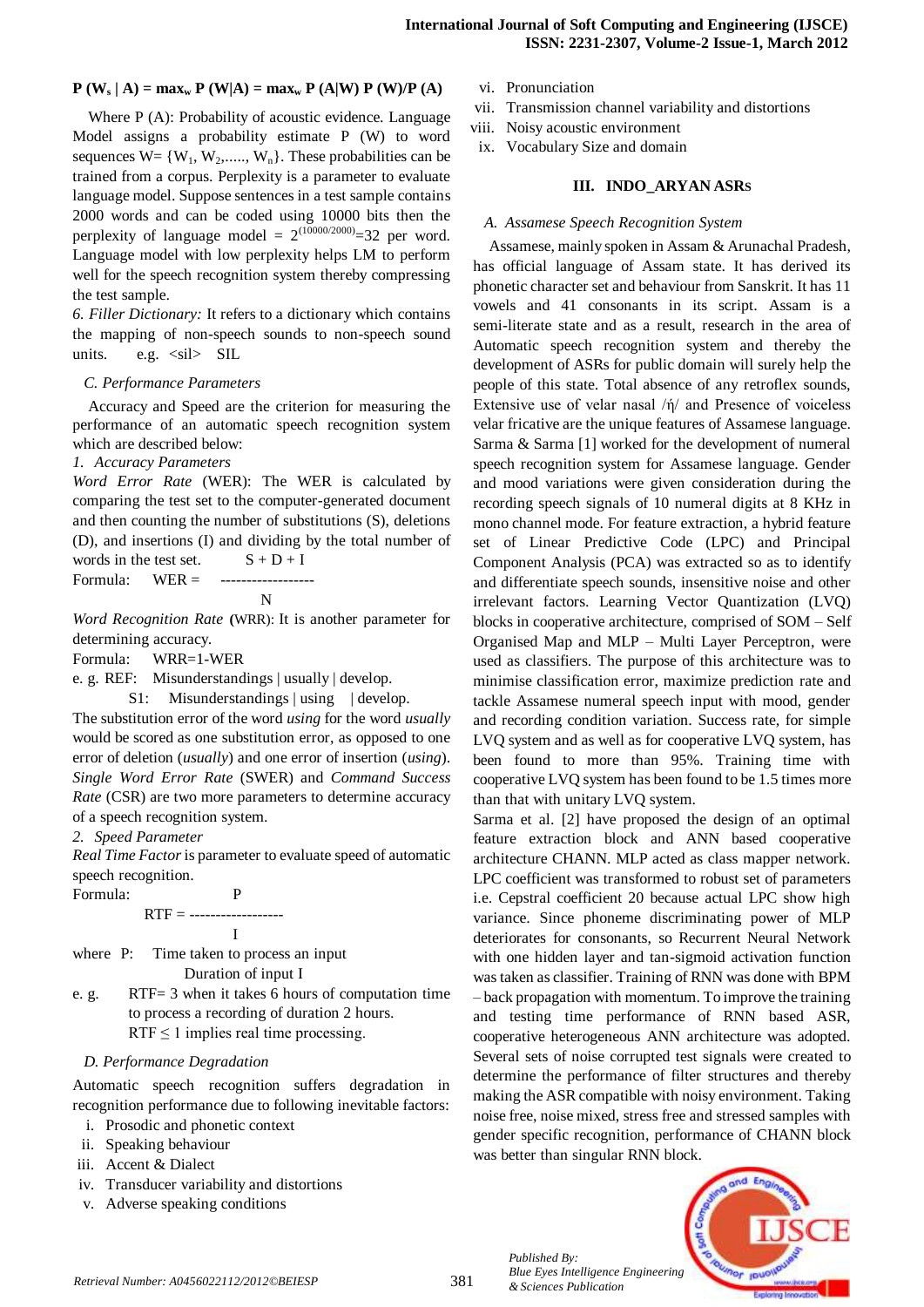#### *B. Bengali Speech Recognition System*

Bengali is native to the region of eastern [South Asia](http://en.wikipedia.org/wiki/South_Asia) known a[s Bengal,](http://en.wikipedia.org/wiki/Bengal) comprisin[g Bangladesh,](http://en.wikipedia.org/wiki/Bangladesh) th[e Indian](http://en.wikipedia.org/wiki/India) state of [West Bengal](http://en.wikipedia.org/wiki/West_Bengal) and parts of the Indian states of [Tripura](http://en.wikipedia.org/wiki/Tripura) and [Assam.](http://en.wikipedia.org/wiki/Assam) In India, Bengali is the second most commonly spoken language. The important point about this language is that National Anthem of India has been written and composed in Bengali Language and the National animal of India is also named as The Royal Bengal Tiger. For Bangladesh, Bengali/Bangla is national and official language. Phonemic inventory of Bengali contains 29 consonants and 14 vowels including 7 nasalised vowels. Chowdhury [3] has conducted his research centred on the methodology to develop Domain based Continuous Speech Recognition system for Bangla language by using CMU-Sphinx tool. The system was tested by varying speaker, environment and microphone. Audio inputs from two speakers were used for testing. Decoder Pocket Sphinx gave the recognition accuracy 90.65%. Decoder Sphinx 4 gave average recognition accuracy of 71.38% by varying speakers where as 86.79% by varying the microphone and environment. It was also observed that due to considerable period of silence in the middle of speech, the performance of decoder declines.

Hasnat et al. [4] worked for the development of Isolated speech recognizer as well as Continuous speech Recognizer by using HTK tool. Adaptive filer was used to eliminate noise from the recorded speech signal. End point detection algorithm was used for start and end point detection for continuous speech where as for isolated speech, the additional purpose was to eliminate noisy signal and unwanted signal within the speech. For feature extraction, MFCCs were used. For training the system, word based HMM model was used for isolated speech recognition where as phoneme based HMM model for continuous speech recognition. Speaker dependent isolated word recognition system's accuracy was found to be 90% where as it was 80% for SD continuous speech recognition system. There was 20% decline in performance for speaker independent systems.

#### *C. Hindi Speech Recognition System*

Hindi is used as the sole official state language in the states of [UP,](http://en.wikipedia.org/wiki/Uttar_Pradesh) [Bihar,](http://en.wikipedia.org/wiki/Bihar) [Rajasthan,](http://en.wikipedia.org/wiki/Rajasthan) [Himachal Pradesh,](http://en.wikipedia.org/wiki/Himachal_Pradesh) [MP,](http://en.wikipedia.org/wiki/Madhya_Pradesh) [Chattisgarh,](http://en.wikipedia.org/wiki/Chattisgarh) [Jharkhand](http://en.wikipedia.org/wiki/Jharkhand) etc. Hindi contains more vocabulary from Sanskrit. Hindi was first used in writing during the 4th century AD with Brahmi script. 11th century AD onwards, it has been written with the Devanāgarī script. Hindi language possesses 40 consonants, 10 vowels and 2 modifiers. Samudravijaya [5] came up with the development of a speaker independent, continuous speech recognition system for Hindi. Their system recognized spoken queries in Hindi in the context of railway reservation enquiry task. The sentence corpus contained 320 sentences and the size of the vocabulary was 161 words. Two microphones were applied for database collection. A high quality & directional SM 48 microphone was used for recording sentences. An ordinary microphone was mounted at desktop mount to contain the effect of room acoustics and background noise. A spoken sentence is represented as a sequence of 48 context independent acoustic-phonetic units, each modelled by a hidden Markov model. The performance of the system has been reported for test as well as training data collected from 10 speakers, both male and female.

Kumar and Aggarwal [6] have developed an Automatic speech recognition system for Hindi language for recognizing isolated words. HMM was used to train and recognize the speech. 39 MFCCs (12 Mel Cepstrum + Log energy +  $1<sup>st</sup>$  and  $2<sup>nd</sup>$  Order derivatives) features were extracted. HMM tool kit was used. A data set of only 30 words was developed and 960 speech files were created with the help of 5 male and 3 female speakers. Velthuis transliteration was used for creating transcription file. Word accuracy of 94.63% and word error rate of 5.37% were achieved.

It has been found that Gaussian evaluation of acoustic signal is a computationally expensive task. A range of 8 to 64 mixture components per state have been found to be useful depending upon the amount of training data. Aggarwal and Dave [7] have proposed an approach to speed up the statistical pattern classification by reducing the time consumed in the likelihood evaluation of feature vectors with the help of optimal number of Gaussian mixture components. They applied extended MFCC procedure by extracting 52 MFCC features (39 MFCC  $+$  13 triple delta features) and then reducing them to 39 by using HLDA – Hetroscedastic linear discriminant analysis technique. They performed experiments to analyse the results with due regard to effect of change in the number of Gaussians, size of vocabulary, training method, modelling unit on the recognition accuracy. The observations made from the experiments carried out are:

- i. It is not preferable to use whole word model beyond 200 vocabulary size.
- ii. Extended MFCC gave improvement over standard MFCC.
- iii. Improvement in recognition accuracy up to 4 mixture components
- iv. Discriminative MPE is better than MLE training method
- v. Tri-phone model performs better than other modelling units

Sivaraman and Samudravijaya [8] have made an attempt to compensate the mismatch between training and testing conditions with the help of unsupervised Speaker adaptation. MLLR - Maximum Likelihood Linear Regression, a speaker adaptation technique requiring small amount of data, has been used. A global MLLR transform was used due to scarcity of adaptation data. Tri-phones, modelled by left-to-right 5-state semi-continuous HMMs, have been used as acoustic units. Back-off trigram grammar has been used as Language model. A multi-speaker Hindi continuous speech database "rlwRes", related to railway reservation availability, was used for testing the efficacy of online speaker adaptation. The database used for training acoustic models was different from "rlwRes" database. It was observed that online speaker



*Published By:*

*& Sciences Publication*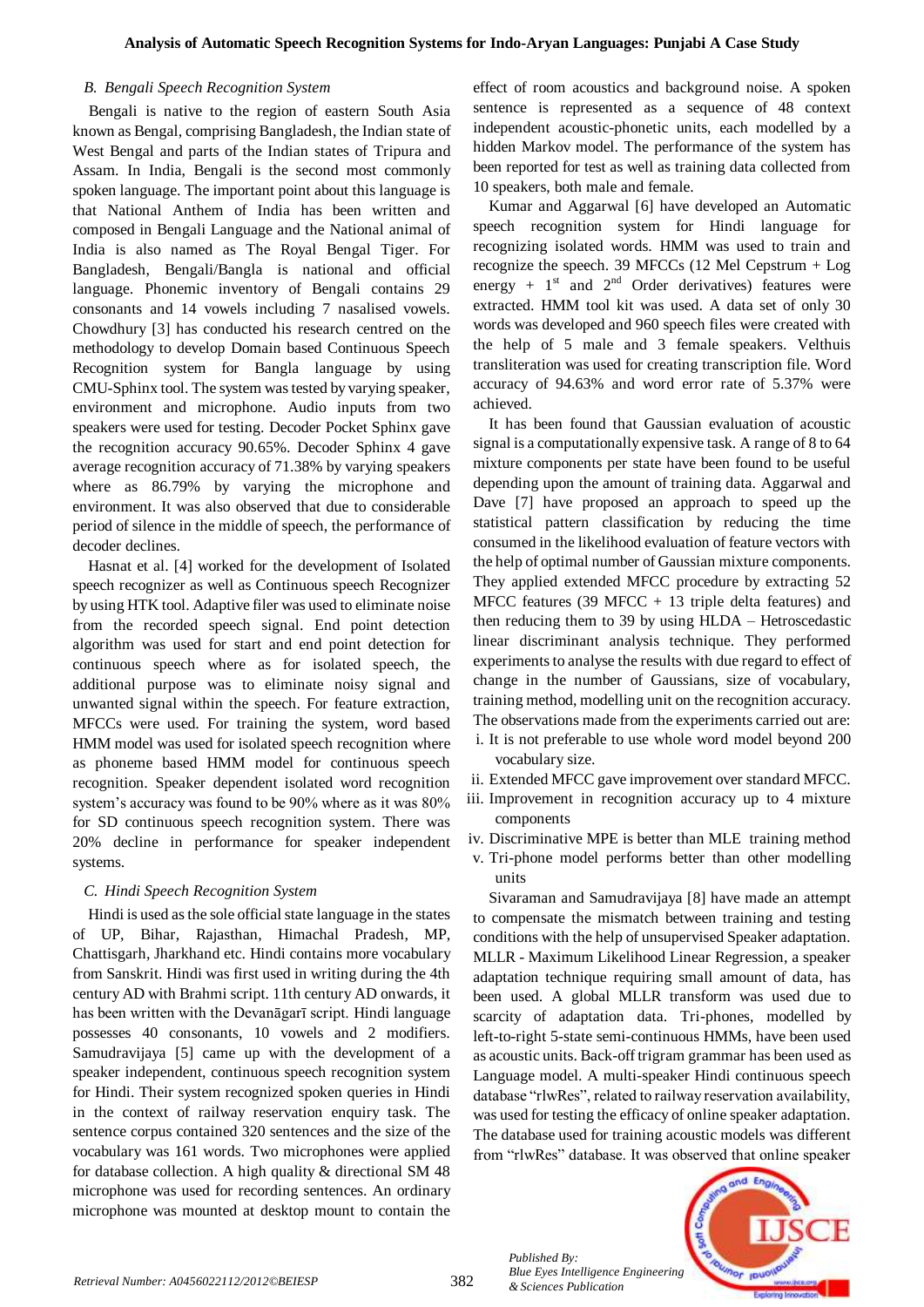adaptation led to mild deterioration in ASR accuracy when the accuracy of complex, general purpose SI system was less than 70%.

## *D. Marathi Speech Recognition System*

Marathi language is mainly spoken in western and central India. Standard Marathi and Warhadi Marathi are the two dialects of this language. Standard Marathi is the official language of Maharashtra state. Its vocabulary possesses 36 consonants and 16 vowels. Gawali et al. [9] worked to develop a speech database and speech recognition system for isolated words. CSL: Computer Speech Laboratory has been used for collecting speech data i.e. vowels, isolated words starting from each vowel and simple Marathi sentences. One experiment for speech recognition was conducted using MFCC and another experiment was conducted using DTW. The results showed that recognition accuracy of 94.65% was obtained using MFCC where as 73.25% was obtained using DTW.

Broadening the scope of Marathi speech recognition to the benefit for society, Gaikwad et al. [10] have developed a Polly clinic inquiry system using IVR, which can respond to wide range of health care services. It is a commendable effort which can help the patients to interact for their health related queries. Three sets of database have been created. First one of 50 isolated words corresponds to doctor name, second of 1920 sentences corresponds to queries and the last one of 60 samples corresponds to call back/solution. CSL – Computerised Speech Lab has been used for speech data collection. Size of vocabulary for training is 1000 sentences. Time for training has been 4' 55" where for testing and relevant answer, time has been 1' for 670 continuous sentences. Overall accuracy has been found to be around 88%.

## *E. Oriya Speech Recognition System*

Oriya, mainly spoken in Orissa & West Bengal, is an official language of Orissa and 2<sup>nd</sup> official language of Jharkhand. It has number of dialects such as Midnapori, Singhbhumi, Baleswari, Ganjami etc. Mughalbandi Oriya is considered as proper or Standard Oriya due to literary traditions. Oriya has 28 consonants and 6 vowel phonemes. Unlike Hindi, Oriya has retained most of the cases of Sanskrit. Oriya Automatic recognition of continuously spoken digits is one area where speech recognition can serve the speakers of any language and thereby help them to exploit the benefits of modern technology. Mohanty and Swain [11] have made such effort for Oriya language. For this experiment, they tried Bakis model of HMM which allows the states to transit to themselves or to successive states but side by side, it restricts transition to earlier states. The likelihood probability was calculated using Gaussian Mixture model and prior probability was determined with N-gram grammar. Speech corpus to be used for training and testing in the ratio 3:1, was collected at sampling frequency 16 KHz, Bit rate 16 bits, mono channel and contained 2000 sentences and around 8000 words which were obtained from 50 speakers  $=$  35 female +15 male. Attributes like gender, age and dialect were captures to great extent. Feature extraction was applied using MFCC. Trigram Language model was used because there is a strong dependence of most of the words on previous words for Oriya language. Word accuracy obtained was 94.72% for seen data and 78.23% for unseen data where as sentence accuracy obtained was lesser than these %ages for both types of data. Oriya is Eastern Indo-Aryan Language.

Mohanty and Swain [12] have come forward to apply the benefit of automatic speech recognition systems to society by developing an isolated speech recognizer for Oriya language so that visually impaired students can attempt the closed ended questions such as fill-in-blanks, dichotomous, ranking scale, multiple choice and rating scale questions, well during their exams. Oriya isolated words were recorded using high quality directional microphone in laboratory environment. A desktop microphone was placed to contain noticeable noise. MFCCs were extracted at sampling rate of 16 KHz with 16 bit quantization. HMM was used for pattern recognition. Viterbi decoding was used as decoding engine. Performance was measured by computing recognition accuracy at word level. Word accuracy for seen data and unseen data was found to be 76.23% and 58.86% respectively.

# *F. Sinhala Speech Recognition System*

Sinhala is mother tongue of Sinhalese people and as well as national language of Sri-Lanka. Complete alphabet of Sinhala has 18 vowels and 36 consonants. For writing colloquial spoken Sinhala, only 12 vowels and 24 consonants are used. In contrast to spoken Sinhala, grammar for written Sinhala depends on number, person, gender and tense. Nadungodage & Weerasinghe [13] developed a continuous speech recognizer using written Sinhala vocabulary only. Sinhala sentences were recorded with the help of Praat at sample frequency 16 KHz using a mono channel. A bi-gram language model was created. HTK was used for developing Sinhala continuous speech recognizer. System was trained from only a single female. Sentence recognition accuracy obtained was 75% and word recognition accuracy obtained was 96%. It was observed that most of the incorrectly identified utterances differed from the correct utterances only by 1 or 2 syllables.

# *G. Urdu Speech Recognition System*

Urdu, being national language of Pakistan, is one of 22 scheduled languages in India and official language of 5 states. Urdu is mutually intelligible with standard Hindi spoken in India. Urdu has recognised dialects such as Dakhni, Rekhta and Modern Vernacular Urdu. It has 28 consonants and 10 vowels. Raza et al. [14] worked for the development of a HMM based Large Vocabulary Automatic Spontaneous Urdu speech recognition system with the help of Sphinx 3 trainer and decoder. The training data used for this work contained a phonetically rich sentence based corpus read out by native Urdu speakers and Spontaneous conversational data from recorded interviews of native speakers.

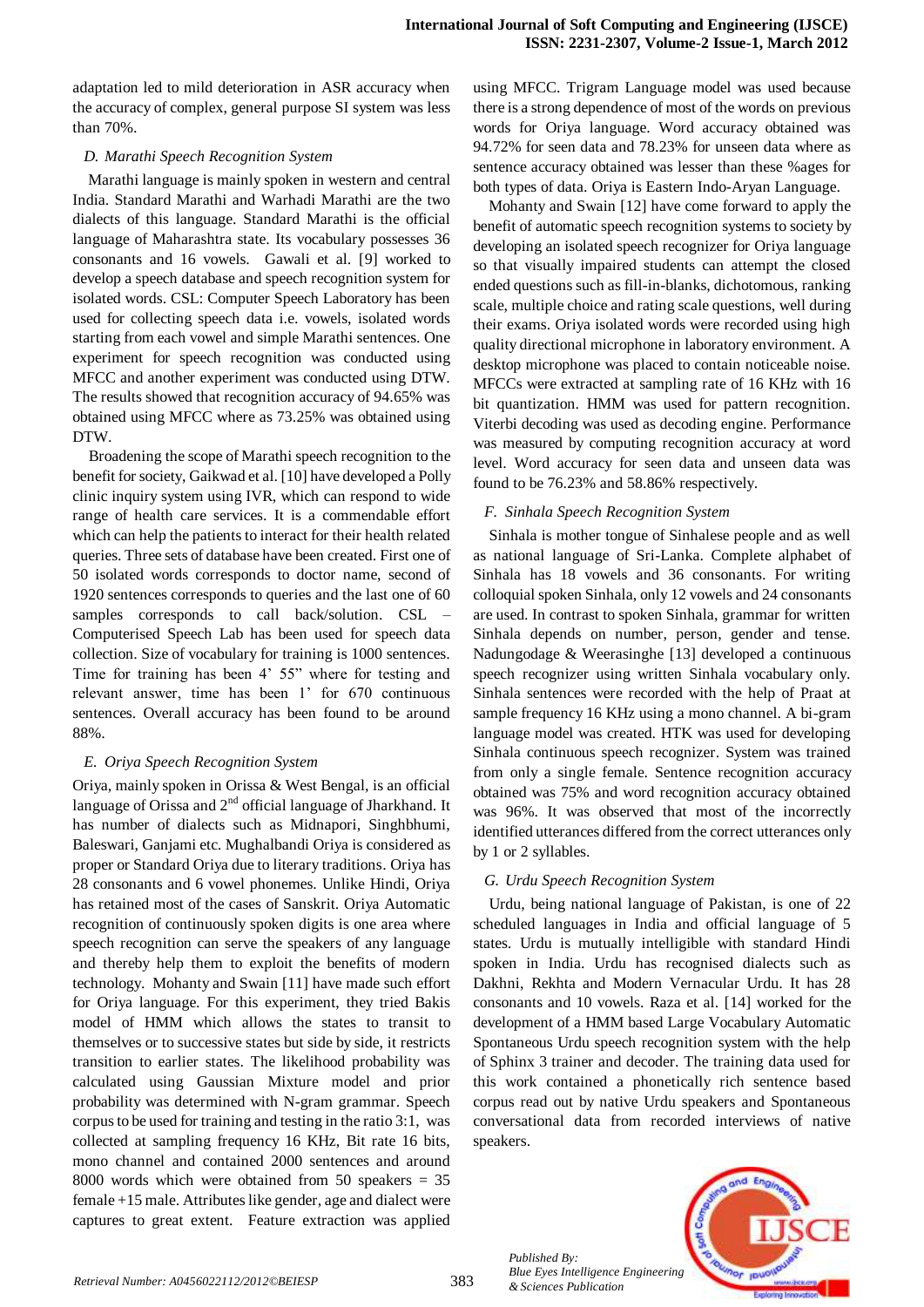A normal home and office environment, where ambient noise exists, was utilized for carrying out recordings. A tri-gram language model was derived from actual training data. After studying in detail all the existing options for phonetic transcription such as IPA, SAMPA, X-SAMPA, ARPABET etc., case insensitive SAMPA was applied because a case insensitive notation free from special characters was required. A mapping mechanism was developed to map Unicode to ASCII, because Urdu script uses Unicode characters. It was observed from the experiments that WER was least for 1:1 ratio of read speech & spontaneous speech data and maximum for read speech based training data.

Sarfraz et al. [15] have worked on the development of LVCSR for Urdu language using CMU Sphinx Open Source Toolkit. They used a corpus of training data recorded in noisy environment so as to improve the robustness of speech recognition. Speech data was recorded at 16 KHz. Tri-phone Language model corresponding to each training data set was created using SLM toolkit. Trigram models accompanied with Witten Bell discounting. Refining process was carried out to identify diacritical marks in words so that proper diacritical marks can be inserted and phonemic transcription was created. Fine tuning of the transcriptions was also included in refining process to match the pronunciations. Increase in training data, for each speaker, gave a significant improvement was found in test results in case of male speakers. For multi speakers data, improvement was found in WERs for the data sets which were retrained and tested after the review and refinement of transcription data.

# *H. Punjabi Speech Recognition System*

*1. Introduction:* Punjabi is 10<sup>th</sup> most widely spoken language in the world which got emerged as an independent language in  $11<sup>th</sup>$  century. There are around 107 million native speakers of the Punjabi language with around 77 million in Pakistan and 30 million in India. Punjabi with Gurumukhi script is one of the 22 languages with official status in India and more specifically first official language in Indian Punjab in comparison to no official status for Punjabi language in Pakistan Punjab. Spoken Punjabi in India relies more heavily on **Sanskrit** vocabulary through **Hindi** and has having many dialects such as Majhi, Potwari, Dhani, Hindko, Malwi etc. Majhi is a prestige dialect of Punjabi language.

*2. Features:* Punjabi is the only tonal language in Indo-Aryan languages family with its phoneme inventory containing 10 vowels, 25 consonants, 7 diphthongs and three tones whose production has neither friction nor stoppage of air in the mouth. Patterns of pitch variation are employed in a tonal language to distinguish between different meanings of word which have the same pattern of consonants and vowels. Tone features are segmental and phonemic in function. Punjabi is also considered as fusion language because it has a capability of fusing morphemes. Punjabi words are usually ordered as head final SOV - Subject Object Verb. Punjabi verbs inflect for tense, aspect (perfective, imperfective), mood (indicative, imperative, subjunctive, conditional), voice (active, passive), person, number, and gender (male, female).

*3. Work:* Kumar [16] developed a speaker dependent, real time, an Isolated and connected word recognition system for Punjabi language using acoustic template matching technique. It was designed for medium sized dictionary. Vector quantization and Dynamic warping techniques were used with some modification to noise and word detection algorithms. The recordings were done at a Sampling frequency of 16 KHz, 8 bit Sample size and Mono channel. LPC analysis was used for feature extraction. LPC analysis included computation of Autocorrelation Coefficients (with 10 LPC coefficients), LPC Coefficients (using 10 LPC coefficients), Cepstral Coefficients (10 Cepstral coefficients) and Delta Cepstrum (using 5 frame windows). DTW-Dynamic Time Warping has been used for recognition. In training mode, 1500 isolated words of a single Punjabi speaker were taken as a knowledge base acting as reference template. The performance was evaluated with 500 isolated Punjabi words. Recognition accuracy has been found to be 61% for isolated words and lesser for connected words recognition. More precisely, vowels of Punjabi language have found to be more accurate than consonants. Kumar [17] also compared the performance of DTW based speech recognition and HMM based speech recognition for Punjabi isolated words. Performance was in favour of DTW based recognizer but that is just because of insufficiency of HMM training data. Time and space complexity has been found to be less in HMM based recognizer for same size of code book.

*4. Prospects:* Being a widely spoken language, Punjabi language has number of speakers in the world. The dimensions of automatic speech recognition, which have been discussed in this paper, and the techniques, which have been applied for other languages in its Indo-Aryan language family, can be helpful in providing a great boost to the field of automatic speech recognition for this language. Use of advanced speech recognition tools such as HTK and SPHINX, advanced feature extraction techniques such as MFCC and Extended MFCC and use of ANN can support the Punjabi ASRs research and development.

# **IV. CONCLUSION**

Lot of research in the field of Automatic speech recognition is being carried out for Hindi, Oriya, Malayalam, Bengali, Assamese, Marathi, Urdu and Sinhala languages of Indo-Aryan languages family. But there is a long way to go so as to enhance the performance standards set for other languages. It has been observed that use of techniques Cooperative Heterogeneous ANN Architecture, Maximum Likelihood Linear Regression, Extended MFCC and Learning Vector quantization are helping the researchers to